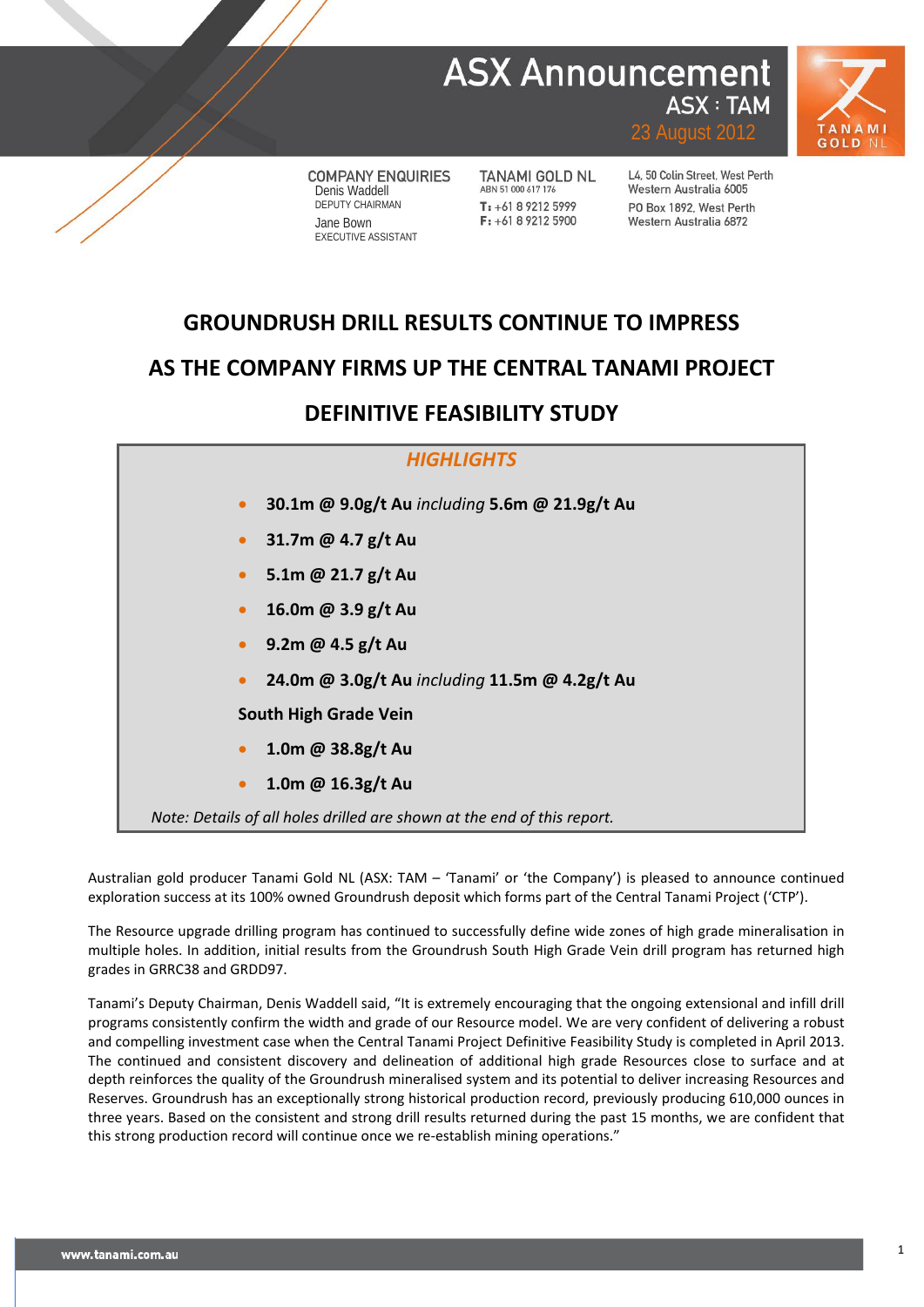

**Figure 1: Groundrush Schematic Longsection**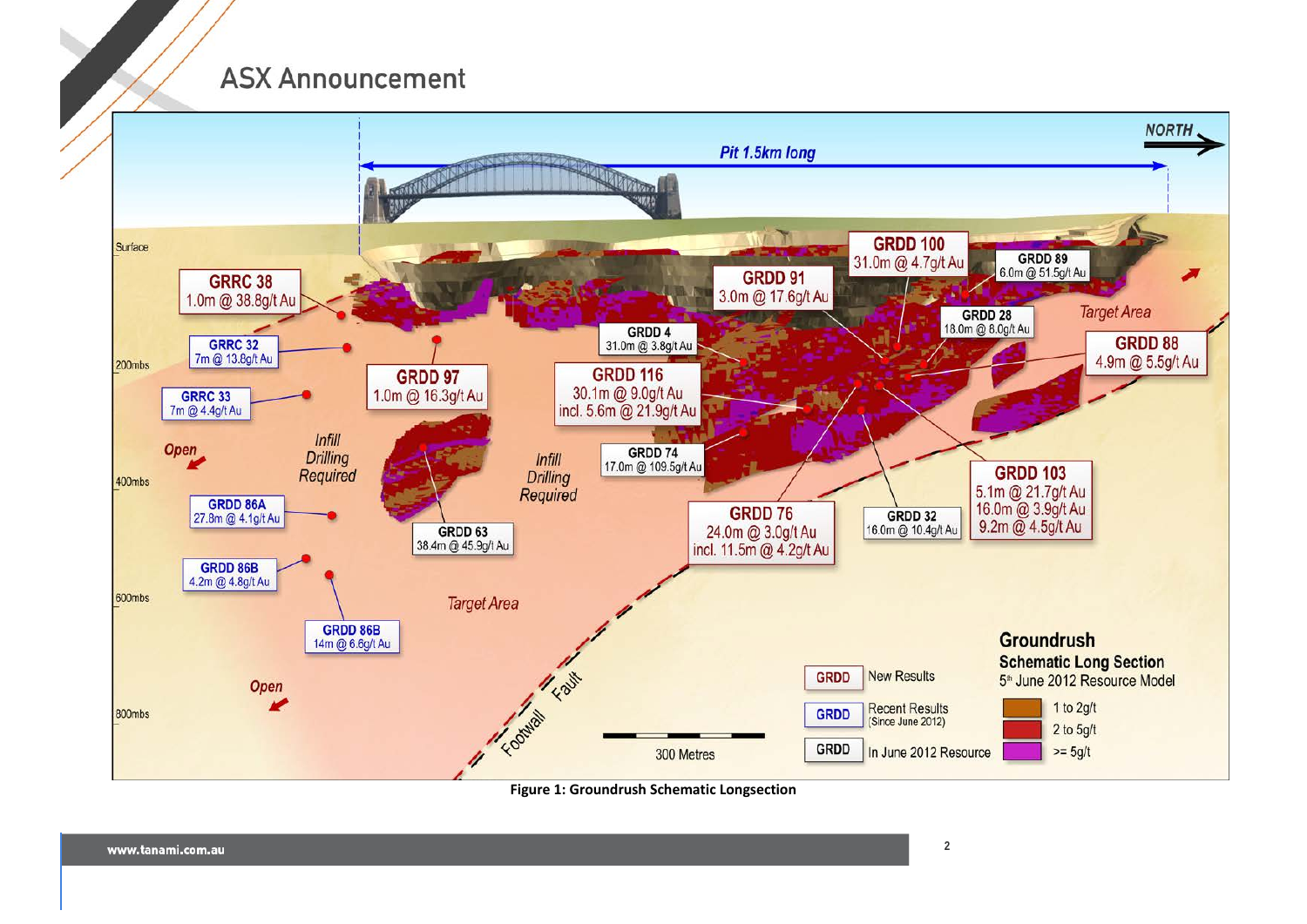### **Groundrush Resource Upgrade Drill Program**

The Groundrush Resource upgrade drill program has been underway since June 2012 with the key objective of advancing a significant portion of the Mineral Resource to an Indicated and Measured status with close spaced drilling. The purpose of this program is to provide adequate Resource confidence for mine design and planning which is scheduled for completion towards the end of 2012.

The following recent significant results have been received:

- GRDD116 **30.1m @ 9.0g/t Au** *including* **5.6m @ 21.9g/t Au** and **10.4m @ 12.6g/t Au**
- GRDD100 **31.7m @ 4.7 g/t Au**
- GRDD103 **5.1m @ 21.7 g/t Au**
- GRDD103 -**16.0m @ 3.9 g/t Au**
- GRDD103 **9.2m @ 4.5 g/t Au**
- GRDD91 **3m @ 17.6g/t Au**
- GRDD76 **24.0m @ 3.0g/t Au including 11.5m @ 4.2g/t Au**
- GRDD88 **4.9m @ 5.5g/t Au**



**Figure 2: Groundrush Schematic Cross Section 25150N**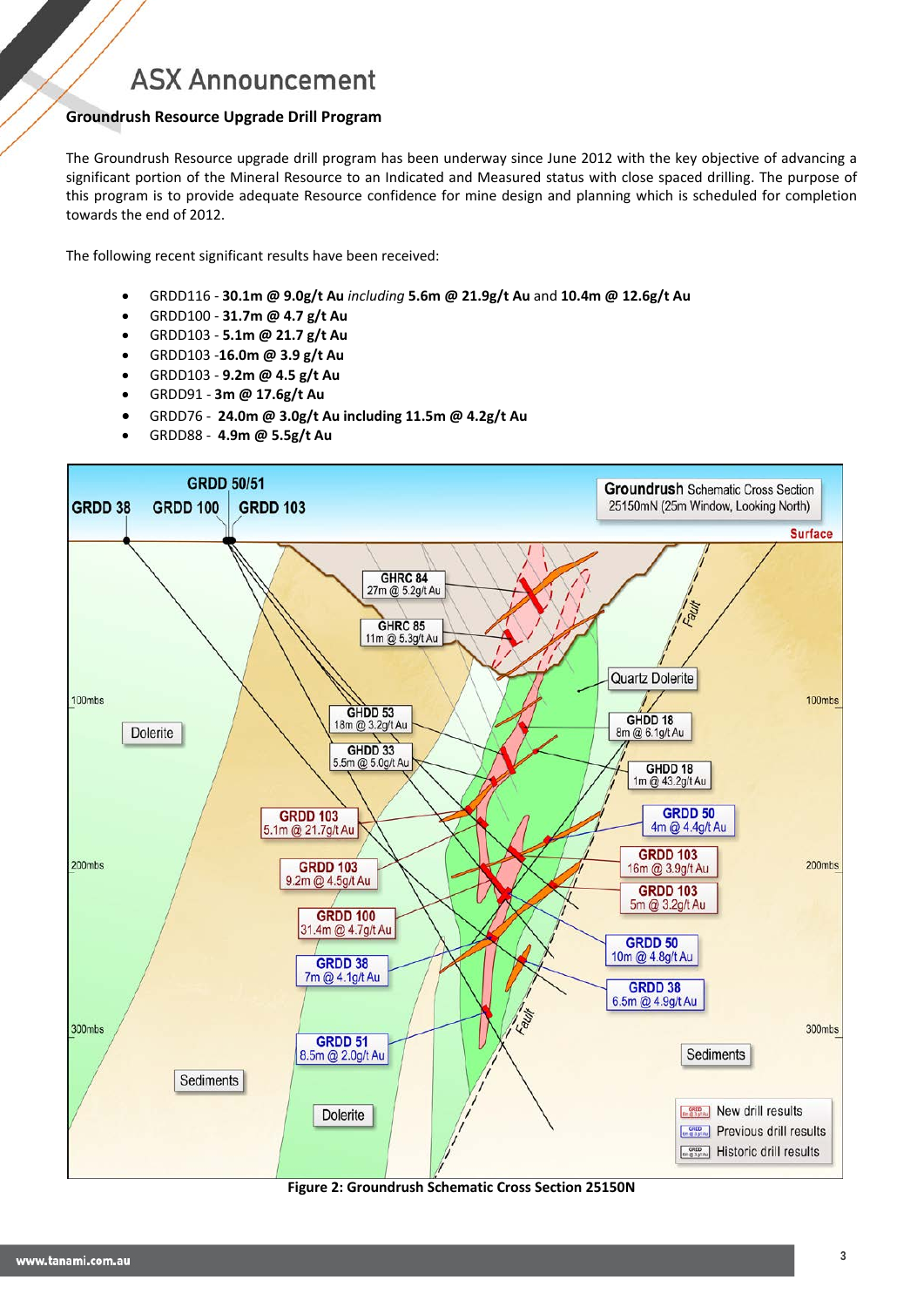#### **South Extension of Groundrush- High Grade Vein**

After the update of the geological model earlier this year, it was clear that the historic 200 metre spaced drilling did not adequately test the southern extension of the high grade mineralisation. The combination of +40 metres gold depletion from surface with south plunging mineralised shoots indicated mineralisation was potentially located below historic drilling.

Following the success of the first phase of RC drilling reported previously (refer to ASX release dated 3 August 2012) further drilling was conducted down plunge of these results as well as further north under the current open pit. Drilling successfully intercepted vein hosted mineralisation in GRRC38 and GRDD97 (see Figure 1). Results are pending from several other holes.

- GRRC38 **1.0m @ 38g/t Au**
- GRDD97 **1.0m @ 16.3g/t Au**

Previous high grade vein results:

- GRRC33 **7.0m @ 13.8g/t Au** *including* **2.0m @ 45.5g/t Au**
- GRRC32 **7.0m @ 4.4g/t Au** *including* **2.0m @ 11.9g/t Au**

The Company remains enthusiastic about the exploration potential of the next 1.5 kilometres of prospective dolerite host and the down dip and down plunge potential of this new shoot. Additional drilling has been planned and will be drilled in the near future.

**Denis Waddell Deputy Chairman**



**Figure 3: Visible gold logged in GRRC32**